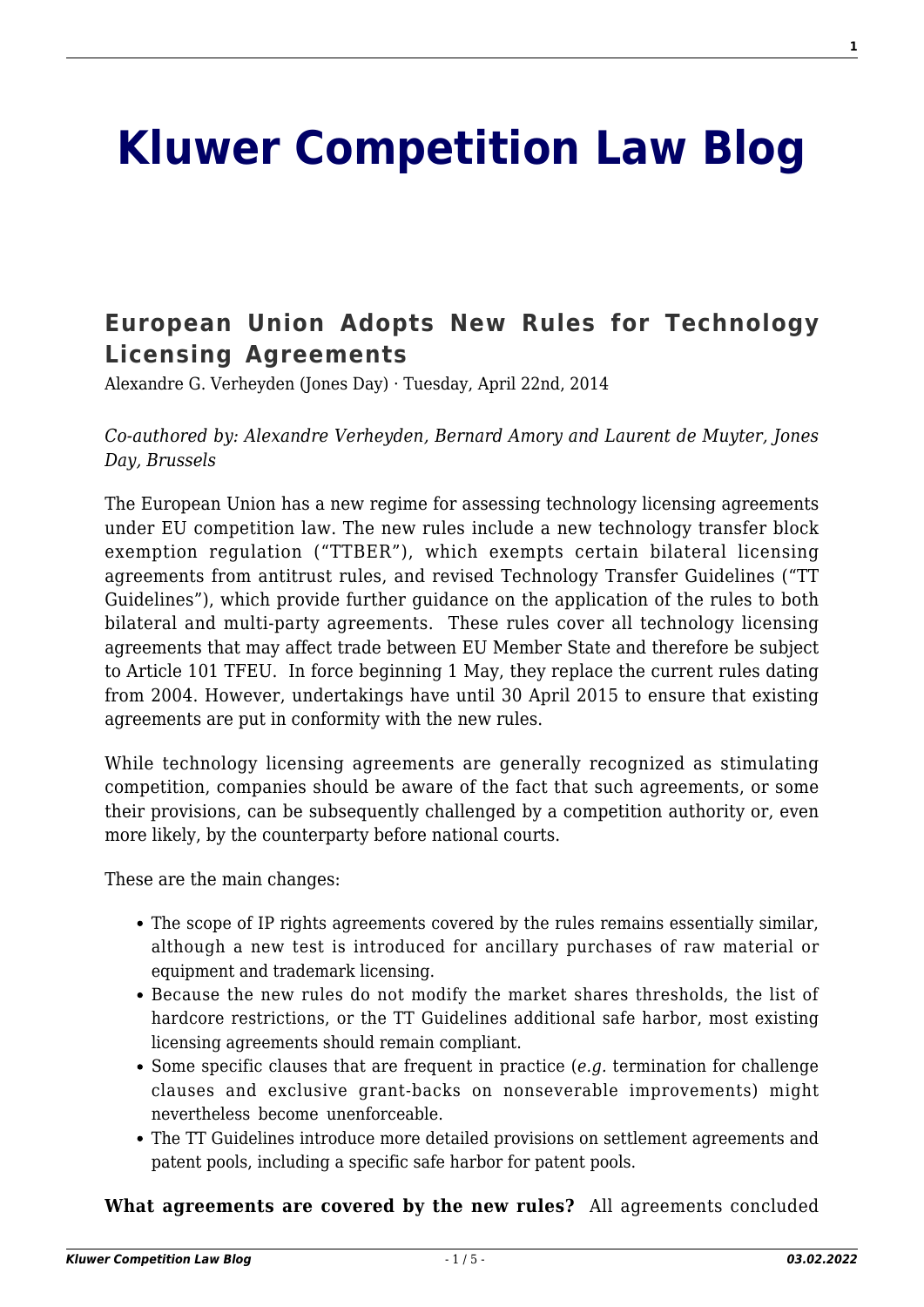between two parties for licensing know-how or IP rights (patents, software, design, etc) for the production of goods and services are covered, whether concluded between competitors or non-competitors.

By analogy the new rules also apply to copyright for the production of contract products (thus not for licensing of rental or performance rights for film or music). The licensing of software copyrights are covered by the TTBER, unless it is for the purpose of mere reproduction and distribution of protected work (i.e., production of copies for resale), which instead fall under the general rules for vertical agreements.

With regards to trademarks and raw material/equipment purchases, the new TTBER modifies the test for the application of the TTBER and TT Guidelines from a center of gravity test or "primary object" test (i.e., whether trademark licensing or purchase conditions for raw materials are "less important" than the actual licensing of technology) to a direct relationship test (i.e., whether they are directly related to the production or sale of the contract products which are produced with the licensed technology).

**What remains unchanged?** The primary rules of the existing system remains unchanged:

- *Thresholds to benefit from the TTBER safe harbor.* When the combined share of the relevant markets accounted for by the parties does not exceed 20% for agreements between competitors and 30% for agreements between non-competitors, they benefit from the TTBER block exemption.
- *Hardcore restrictions.* The list of so-called "hardcore" restrictions that are never accepted remains largely untouched. The sole substantive modification was the replacement of the automatic exemption of passive sales restrictions between noncompetitors during the first two years of an agreement by a case-by-case analysis of the objective necessity of such restriction (and its duration) for the licensee to penetrate a new market.

Other changes in hardcore restrictions are merely textual. While the hardcore restrictions do not expressly exclude field of use restrictions between competitors anymore, the TT Guidelines clarify that such restrictions should not be seen as customer or output restrictions, and remain thus covered by the TTBER. Similarly, the TT Guidelines confirm that the obligation on the licensor not to license the technology to another licensee in a particular territory is still not considered as a hardcore restriction.

*The TT Guidelines additional safe harbor.* Besides the market share based block exemption provided in the TTBER, the TT Guidelines keep the second safe harbor that is applicable when (i) there is no hardcore restriction, and (ii) there are four or more additional independently controlled technologies that may be substitutable for the licensed technology at a comparable cost to the user.

**Termination for challenge.** Provisions allowing the licensor to terminate a nonexclusive agreement if the licensee challenges the validity of the IP rights are no longer exempted, limiting the exemption of termination clauses to exclusive license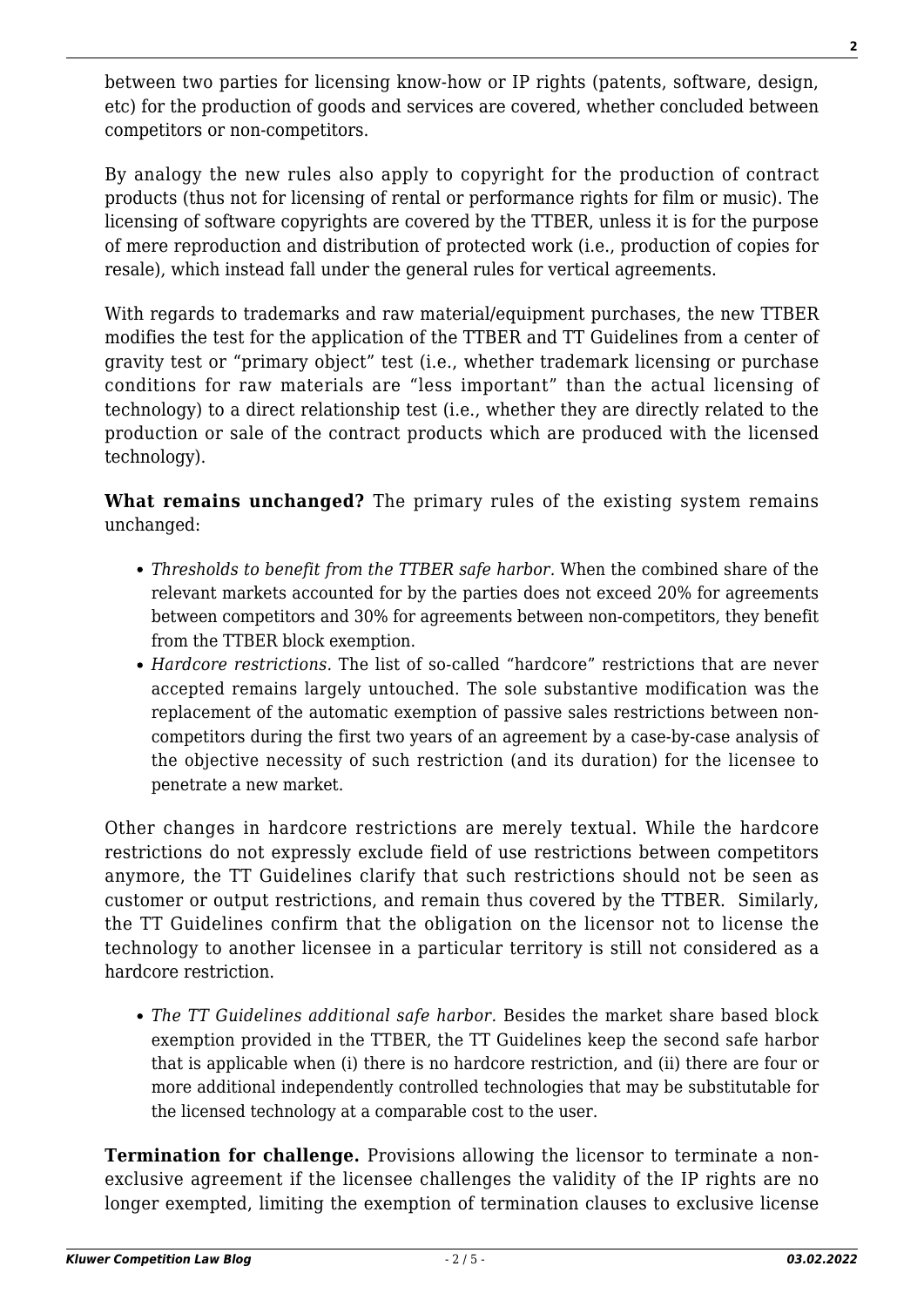agreements. Such clauses that are included in many licensing non-exclusive agreements would therefore have to be assessed on a case-by-case basis. However, they would not affect the application of the TTBER to the rest of the agreement.

**Grant-back.** Grant-back obligations whereby the licensee is obliged to license back non-severable improvements to the licensor on an exclusive basis (*i.e.*, not even use its own improvements to the licensed technology itself) will also fall outside the safe harbor of the TTBER and require an individual assessment. Non-exclusive grant-back obligations are still covered by the TTBER.

**Settlements Agreements.** Pay-for-delay or reverse settlement agreements are addressed in more details to reflect the Commission's recent decisional practice in the pharmaceutical and technology sectors which considers that such agreements might be caught when there is a significant value transfer to the licensee in return for a limitation of entry or expansion.

In addition, while the previous Guidelines provided that non-challenge clauses in settlement agreements were "*generally considered to fall outside Article 101 TFEU,*" the new Guidelines add that they might nevertheless be caught under specific circumstances, in particular in cases where the patent was granted following the provision of incorrect or misleading information or the licensee is "*financially induced*" to agree not to challenge the patent validity.

**Patent pools.** Acknowledging the often procompetitive nature of patent pools, the licensing from multi-party agreements in the form of patent pools now benefits from a safe harbor in the Guidelines if:

- participation in the pool creation process is open to all interested IP owners,
- sufficient safeguards are adopted to ensure that only "*essential*" technologies (which therefore necessarily are also complements) are pooled,
- sufficient safeguards are adopted to ensure that exchange of sensitive information (such as pricing and output data) is restricted to what is necessary for the creation and operation of the pool,
- the pooled technologies are licensed into the pool on a non-exclusive basis,
- the pooled technologies are licensed out to all potential licensees on fair, reasonable, and non-discriminatory ("FRAND") terms,
- contributors and licensees are free to challenge the validity and the essentiality of the pooled technologies, and,
- contributors and licensees remain free to develop competing products and technology.

The above safe harbor for patent pools, which applies regardless of market shares, covers not only the creation of the pool but also its subsequent licensing out from the pool (which in itself is considered as a multiparty agreement not covered by the TTBER). This new regime is expected to give further incentives to the creation of procompetitive patent pools.

## **Implications**

To be prepared for the implementation of these new rules, companies subject to these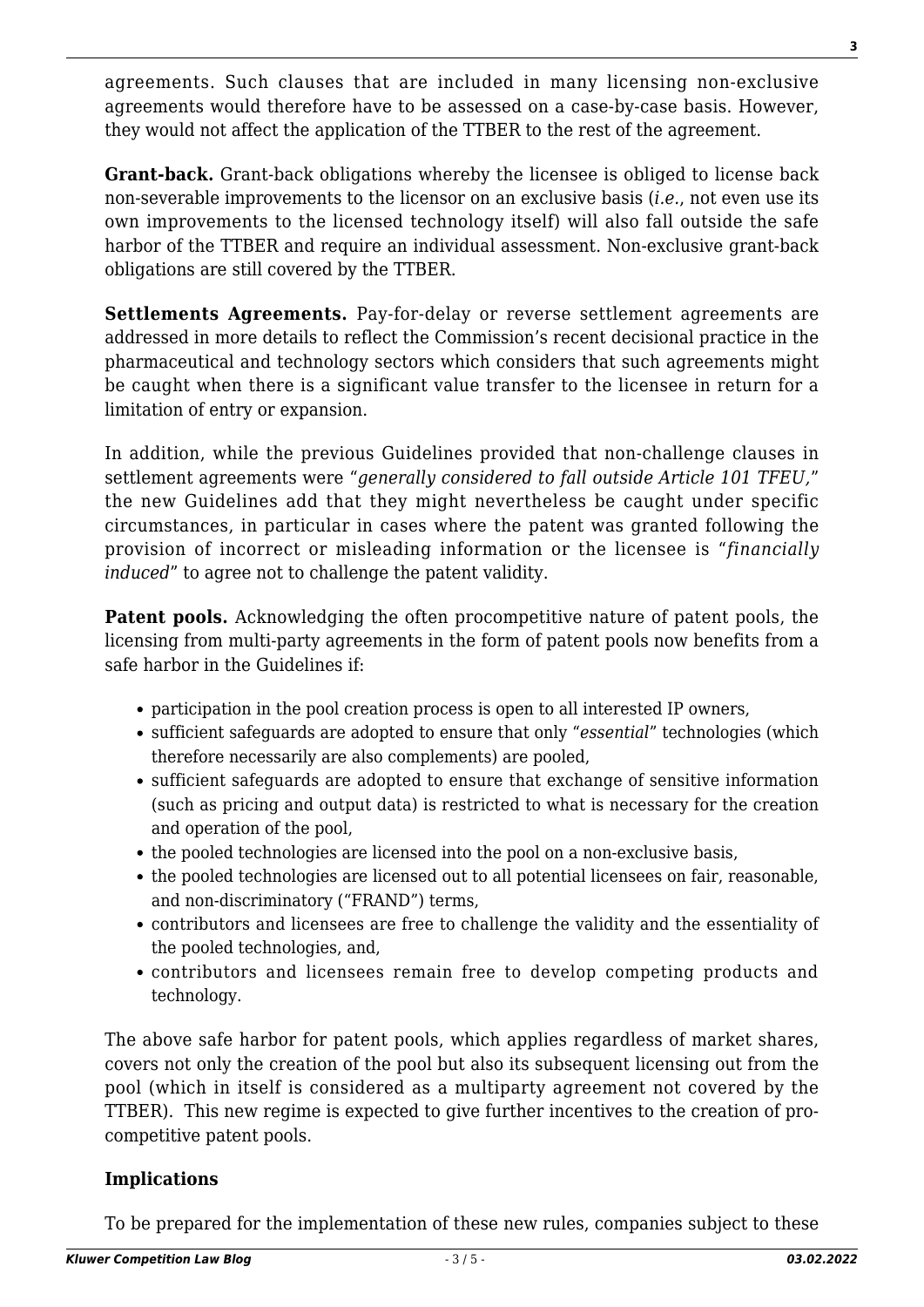rules should:

- Review and possibly amend termination for challenge and grant-back clauses in their existing licensing agreements by 2015.
- Ensure that all new bilateral licensing agreements fall under the TTBER or could be individually justified under the Guidelines.
- When entering into patent pools, consider the conditions for the TT Guidelines safe harbor.

The Commission regulation and Guidelines can be read here: http://ec.europa.eu/competition/antitrust/legislation/transfer.html#TTBER and guideli nes

*To make sure you do not miss out on regular updates from the Kluwer Competition Law Blog, please subscribe [here.](http://competitionlawblog.kluwercompetitionlaw.com/newsletter/)*

## **Kluwer Competition Law**

 $\mathcal{L}_\text{max}$ 

The **2021 Future Ready Lawyer survey** showed that 78% of the law firms realise the impact of transformational technologies. Kluwer Competition Law is a superior functionality with a wealth of exclusive content. The tool enables you to make more informed decisions, more quickly from every preferred location. Are you, as a competition lawyer, ready for the future?

#### [Learn how](https://www.wolterskluwer.com/en/solutions/kluwercompetitionlaw?utm_source=competitionlawblog&utm_medium=articleCTA&utm_campaign=article-banner) **[Kluwer Competition Law](https://www.wolterskluwer.com/en/solutions/kluwercompetitionlaw?utm_source=competitionlawblog&utm_medium=articleCTA&utm_campaign=article-banner)** [can support you.](https://www.wolterskluwer.com/en/solutions/kluwercompetitionlaw?utm_source=competitionlawblog&utm_medium=articleCTA&utm_campaign=article-banner)